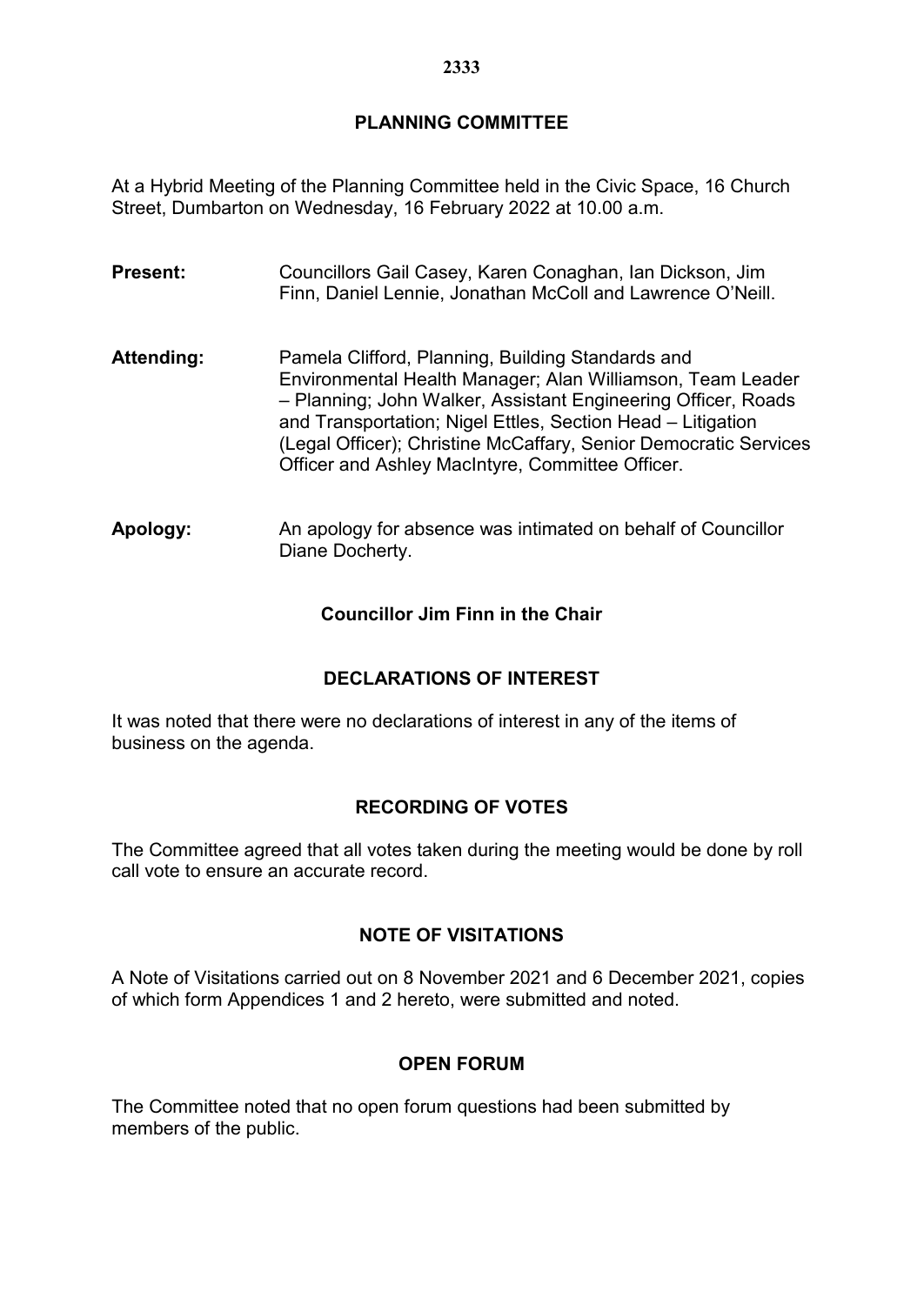## **VARIATION IN ORDER OF BUSINESS**

Having heard the Chair, Councillor Finn, the Committee agreed to vary the order of business as hereinafter minuted.

## **CLYDEBANK TOWN CENTRE DEVELOPMENT FRAMEWORK**

A report was submitted by the Chief Officer – Regulatory and Regeneration advising of the Clydebank Town Centre Development Framework and seeking approval for it to be adopted as non-statutory Planning Guidance.

After discussion and having heard the Team Leader – Planning in further explanation and in answer to Members' questions, the Committee agreed to adopt the Clydebank Town Centre Development Framework as non-statutory Planning Guidance.

## **MINUTES OF PREVIOUS MEETING**

The Minutes of Meeting of the Planning Committee held on 8 December 2021 were submitted and approved as a correct record. In response to Members' questions, the Planning, Building Standards and Environmental Health Manager provided an update in relation to planning application DC21/268/FUL.

# **PLANNING APPLICATION**

A report was submitted by the Chief Officer – Regulatory and Regeneration in respect of the following planning application:-

**(a) DC21/244/FUL - Proposed residential redevelopment comprising of 140 dwellings at sites at Bardwood Hill, Aitkenbar Drive[1,](#page-1-0) Howatshaws Road, Stoneyflatt Road and Braeside Drive, Dumbarton by Caledonia Housing Association**

The Chair invited Mr David Leaf, on behalf of the applicant, to address the Committee. Mr Leaf and Ms Dilveer Kaur Hoonjan were heard in respect of the application.

After discussion and having heard the Planning, Building Standards and Environment Health Manager in further explanation, and in answer to Members' questions, the Committee agreed to grant planning permission subject to the conditions set out in Section 9 of the report, as detailed within Appendix 3 hereto.

<span id="page-1-0"></span><sup>1</sup> <sup>1</sup> As corrected at meeting of West Dunbartonshire Council Planning Committee held 30 03 22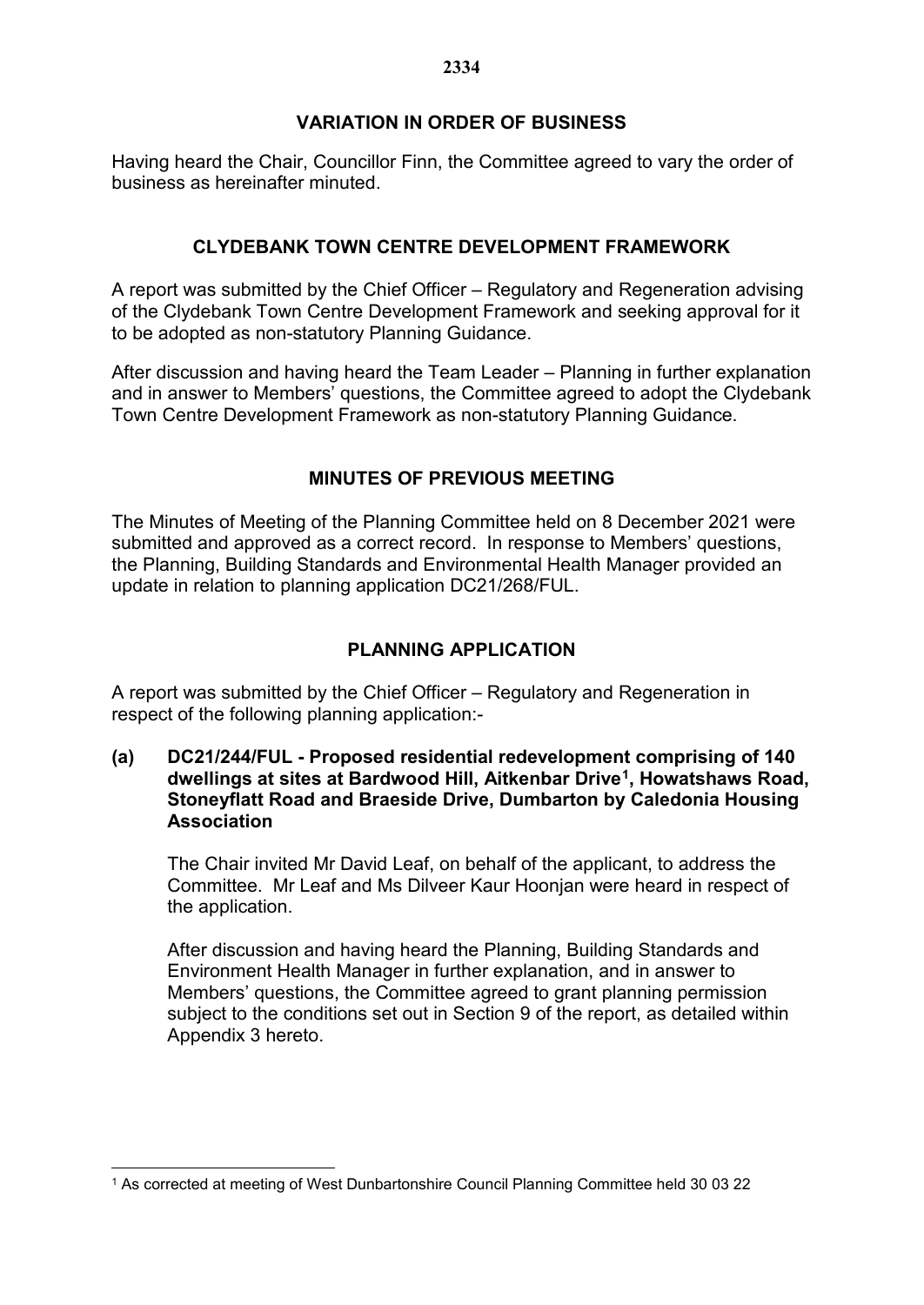### **DEVELOPMENT PLAN UPDATE AND DRAFT SUPPLEMENTARY GUIDANCE ON GREEN NETWORKS AND CREATING PLACES**

A report was submitted by the Chief Officer – Regulatory and Regeneration updating Members on the development plan position in West Dunbartonshire and seeking approval of the Development Plan Scheme and Participation Statement, the change in status of various West Dunbartonshire planning policy documents, and Draft Supplementary Guidance documents on the Green Network and Creating Places**.**

After discussion and having heard the Team Leader – Planning in further explanation and in answer to Members' questions, the Committee agreed:-

- (1) to approve the changes to the status of planning policy documents as set out in the report;
- (2) to approve the Draft Supplementary Guidance on Green Networks and Green Infrastructure for consultation;
- (3) to approve the Draft Supplementary Guidance on Creating Places for consultation; and
- (4) to approve the Development Plan Scheme and Participation Statement.

### **PLANNING PERFORMANCE FRAMEWORK 2020-21**

A report was submitted by the Chief Officer – Regulatory and Regeneration informing Members of comments received from the Scottish Government regarding the Planning Performance Framework submitted by West Dunbartonshire Council for 2020-21.

After discussion and having heard the Planning, Building Standards and Environmental Health Manager in further explanation and in answer to Members' questions, the Committee agreed to note the content of the report and the comments received from the Scottish Government.

## **APPEAL NOTICE OF INTENTION – DC02/447: EXTENSION TO QUARRY, SHEEPHILL QUARRY, MILTON, DUMBARTON**

A report was submitted by the Chief Officer – Regulatory and Regeneration providing an update on the appeal decision for the above application, further information relevant to the Review of Minerals Permission application (ROMP) and the Scheduled Monuments Permission.

After discussion and having heard the Planning, Building Standards and Environment Health Manager in further explanation and in answer to Members' questions, the Committee agreed to note the intended outcome of the appeal and current situation regarding the ROMP and Scheduled Monument Consent.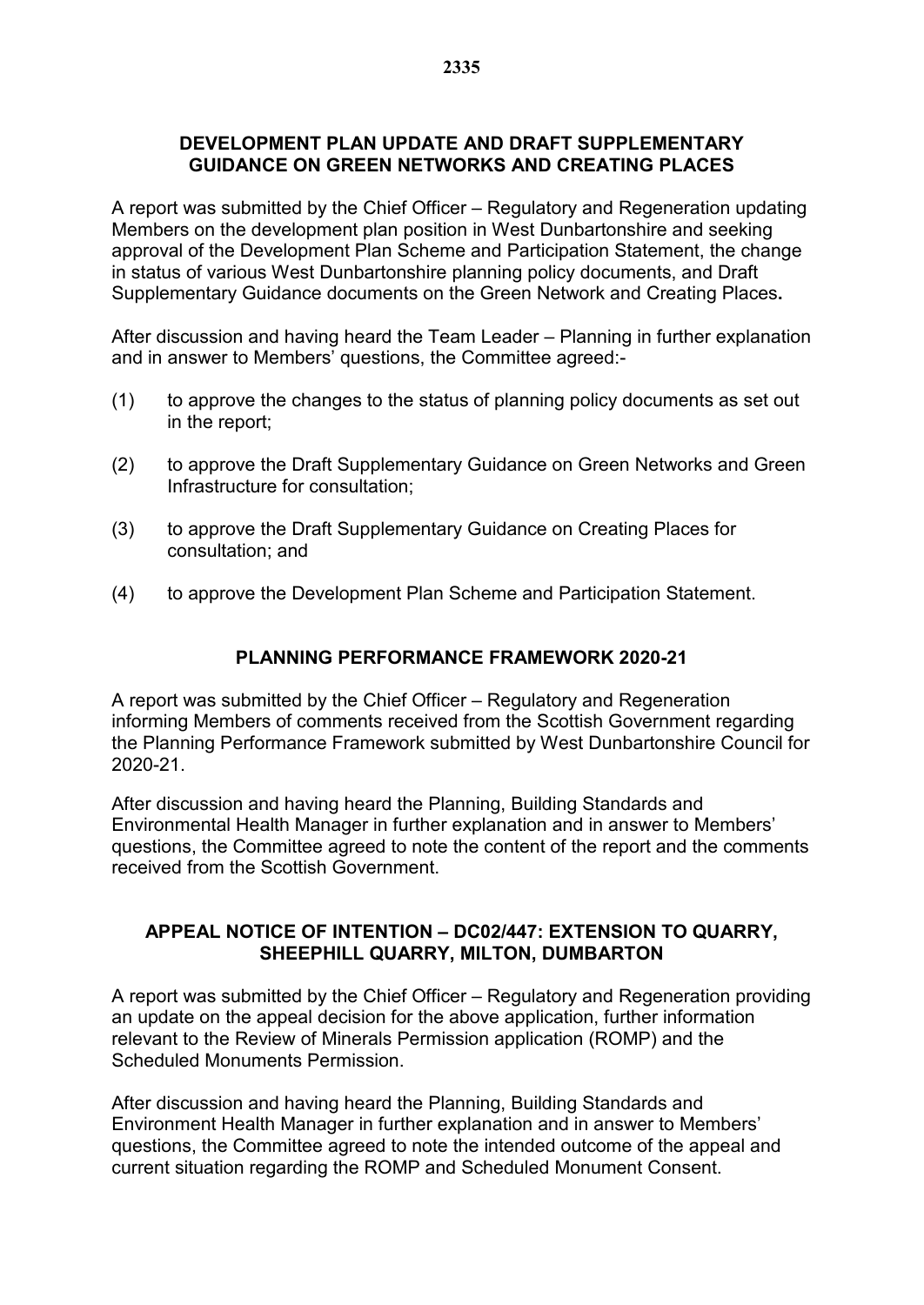The meeting closed at 11.50 a.m.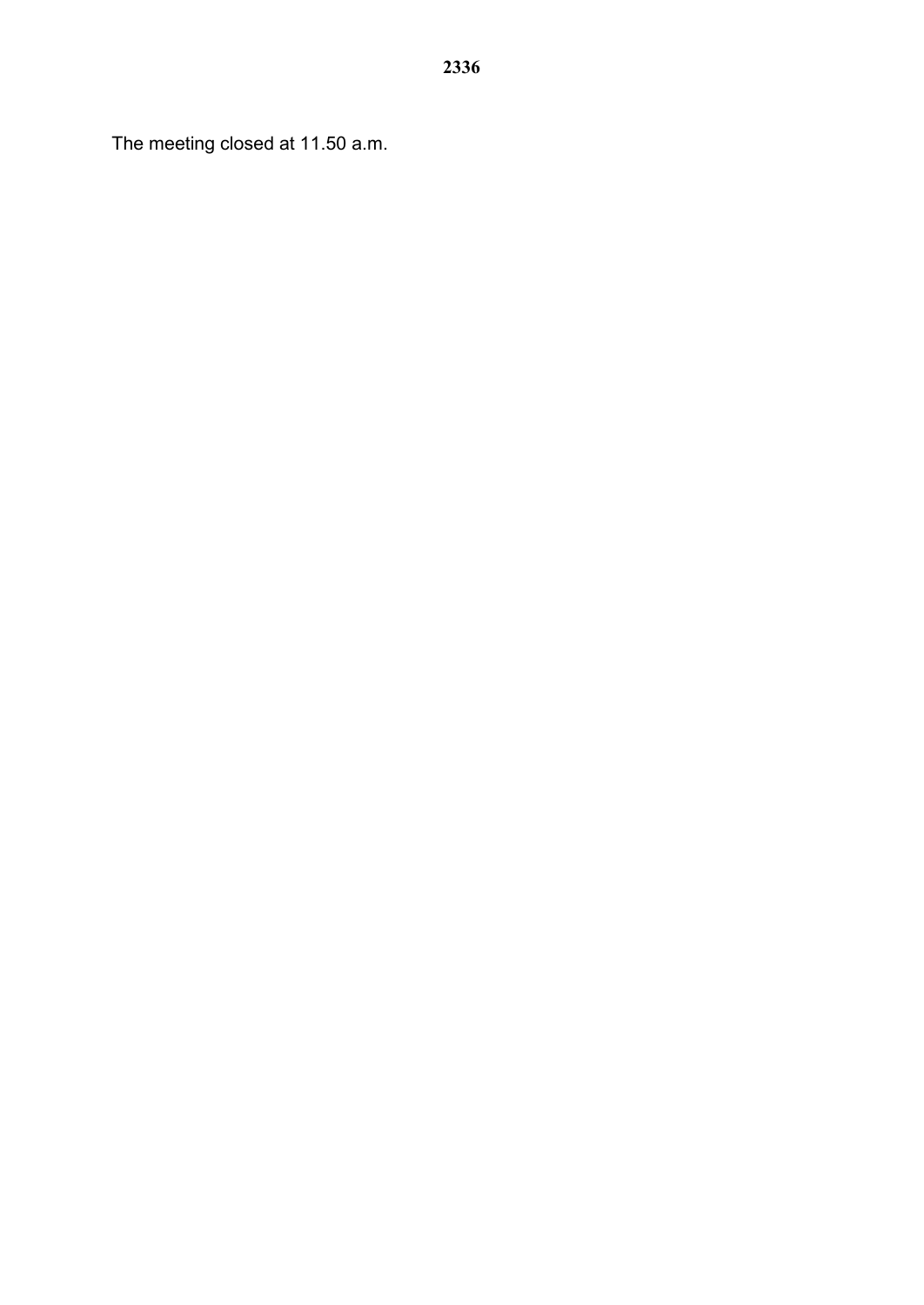### **APPENDIX 1**

# **PLANNING COMMITTEE**

### **NOTE OF VISITATION – 8 NOVEMBER 2021**

- **Present:** Councillors Karen Conaghan and Lawrence O'Neill. (The above lists Members who attended at least one site visit)
- **Attending:** Pamela Clifford, Planning, Building Standards and Environmental Health Manager.

## **SITE VISITS**

A site visit was undertaken in connection with the undernoted planning application:-

### **DC21/212/PPP: 8 Cochno Holdings, Cochno Road**

PPiP Residential development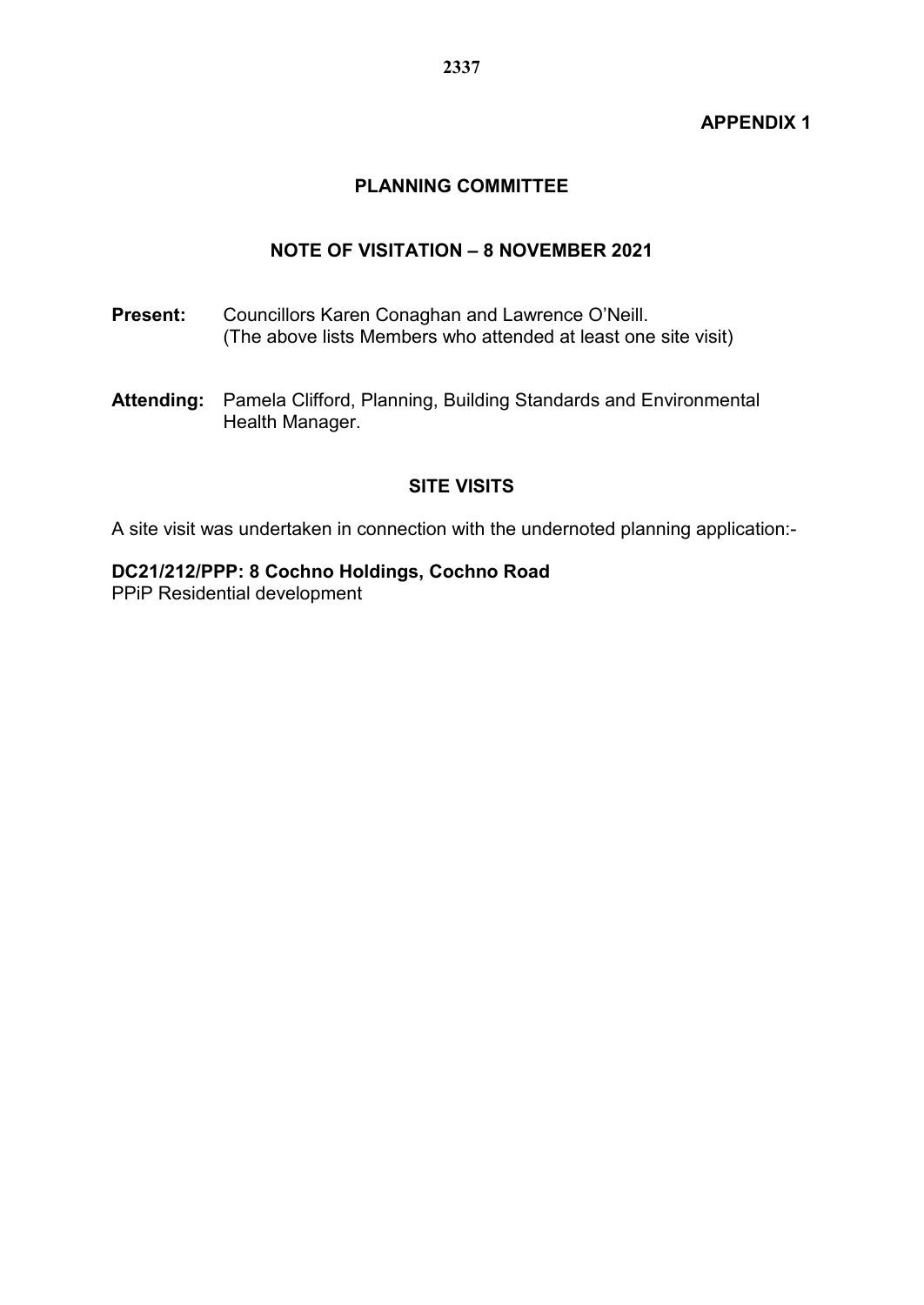### **APPENDIX 2**

## **PLANNING COMMITTEE**

### **NOTE OF VISITATION – 6 DECEMBER 2021**

- **Present:** Councillors Ian Dickson and Diane Docherty. (The above lists Members who attended at least one site visit)
- **Attending:** Barry Douglas, Development Management Team Leader, Gerry Poutney, Principal Building Standards Officer.

### **SITE VISITS**

Site visits were undertaken in connection with the undernoted planning applications:-

**DC21/205/FUL: Dumbarton Walkway, Castle Street, Dumbarton**  Dunbritton Housing Association, Installation of various artworks.

**DC21/176/FUL: Supermarket, 36 Glasgow Road, Dumbarton**  DC21/176/FUL – Erection of coffee shop with drive-thru facility

#### **DC21/268/FUL: Wall, 2-4 Williamson Avenue, Dumbarton**

Re-instatement of partially collapsed boundary wall with gabion basket retaining wall and railings.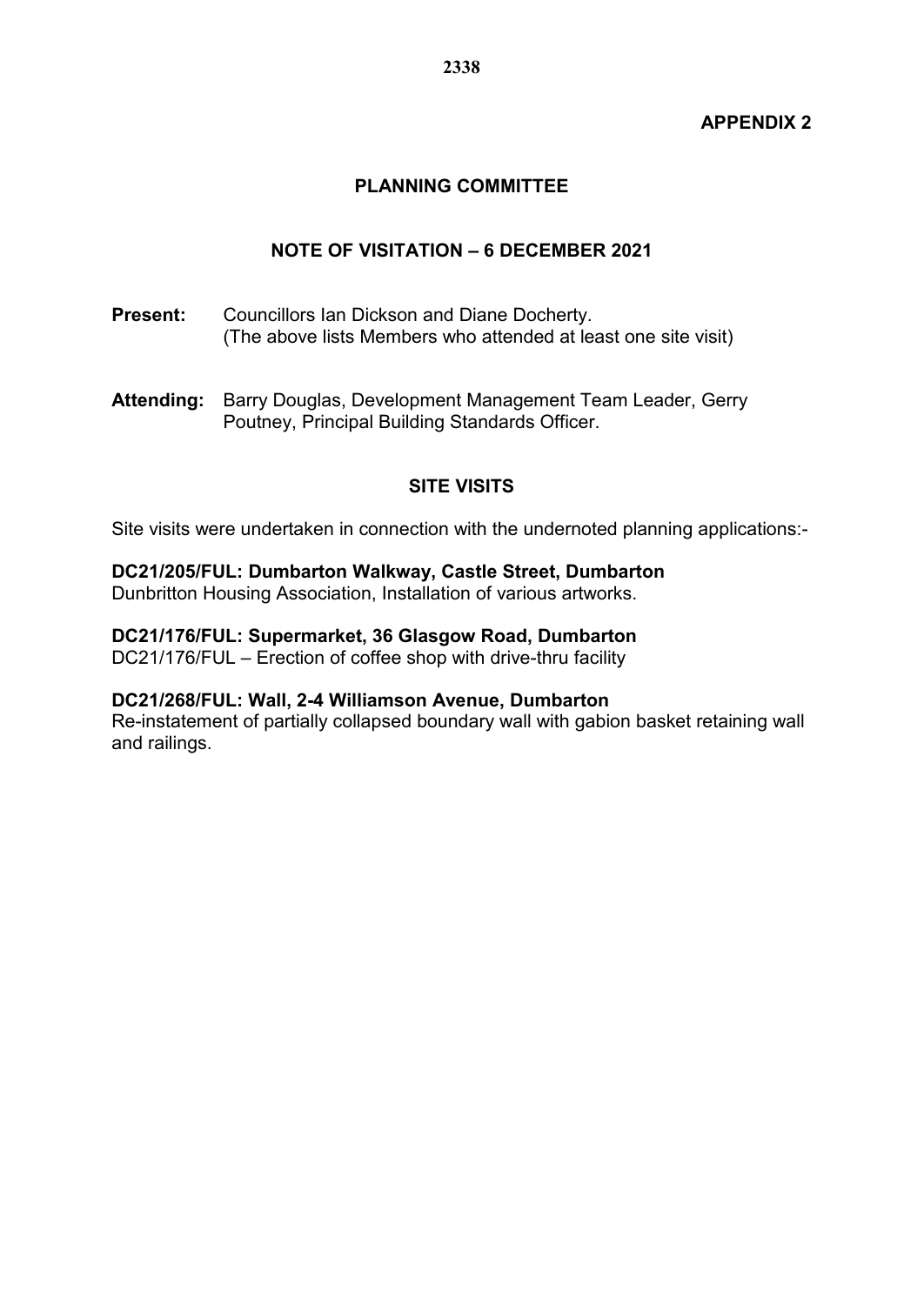**(a) DC21/244/FUL - Proposed residential redevelopment comprising of 140 dwellings at sites at Bardwood Road, Aitkenbar Road, Howatshaws Road, Stoneyflatt Road and Braeside Drive, Dumbarton by Caledonia Housing Association**

#### **GRANT planning permission subject to the following conditions:-**

- 1. Prior to the commencement of development on site, exact details, specifications and samples of all proposed external materials to be used for the dwellings and associated hard landscaping, to include boundary treatments, facing stone to the retaining walls and external waste storage facilities shall be submitted to and approved in writing by the Planning Authority. Thereafter, the development shall be completed in accordance with the approved material details and palette.
- 2. The development hereby approved shall be constructed in accordance with the finished site levels and finished floor levels as shown on approved plans. Any alterations to these finished site and floor levels shall first be agreed in writing with the Planning Authority
- 3. Prior to the first occupation of the cottage flats hereby approved the cycle storage and refuse/recycling stores shall be installed and the constructed cycle stores and refuse/recycling stores shall be maintained for the lifetime of the development unless otherwise agreed by the Planning Authority.
- 4. Prior to works commencing on the development hereby approved a planting schedule in association with the proposed soft landscape arrangements approved under drawing 'Concept Design Option 3' shall be submitted for the written approval of the Planning Authority. The approved landscaping shall be implemented no later than the next available planting season or after occupation of the 30th property or an alternative timescale to be agreed with the Planning Authority. Any trees, shrubs or plants forming part of the approved landscape scheme which die, are removed or become seriously damaged or diseased, within a period of 5 years from the date of their planting, shall be replaced in the next planting season with others of similar sizes and species unless the Planning Authority gives written approval to any variation. The landscaping arrangements as approved shall thereafter be maintained in accordance with these details for the lifetime of the development unless otherwise agreed by the Planning Authority.
- 5. Prior to works commencing on the development hereby approved details of the proposed play equipment and art work shall be submitted for the written approval of the Planning Authority. These details shall incorporate the use of more natural play equipment. The works shall be installed in accordance with the approved scheme and in a timescale to be agreed and shall thereafter be retained for the lifetime of the development unless otherwise agreed by the Planning Authority.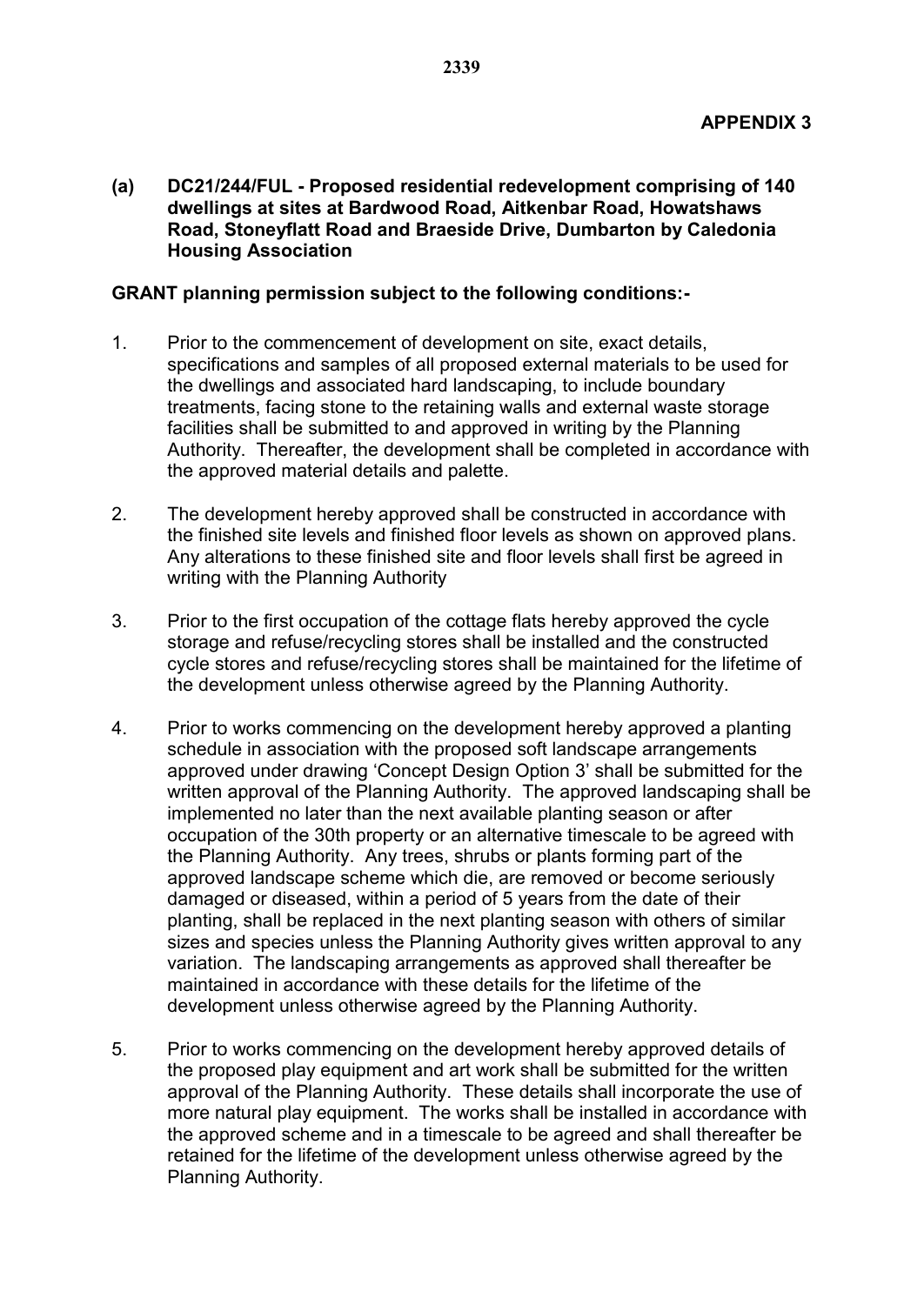- 6. No dwelling shall be occupied within the site until the vehicle parking spaces associated with that house unit have been constructed provided within the site. The aforementioned parking shall thereafter be retained and be capable of use at all times and shall not be removed or altered without the prior written approval of the Planning Authority.
- 7. Twelve months after the full occupation of the dwellings hereby approved a Transport Statement and survey findings shall be submitted for the approval of the Planning Authority. The required submissions shall detail the use of the approved car parking provision and if necessary shall provide details of additional spaces to include location and a timescale for their implementation. Thereafter the additional parking, if constructed, shall be retained and be capable of use at all times and shall not be removed or altered without the prior written approval of the Planning Authority.
- 8. Prior to the commencement of development with the site, details of the location and design of an electric charging points/units and associated ducting to serve the development shall be submitted to and approved in writing by the Planning Authority. The approved car charging points/units/ducting and associated infrastructure shall thereafter be installed in accordance with the approved details at a timescale agreed by the Planning Authority and maintained as such thereafter.
- 9. Prior to the occupation of the first house within the site, the developer shall install the necessary infrastructure to enable the full development and all associated properties to be connected to the existing fibre optic network, where available in West Dunbartonshire, and in accordance with the relevant telecommunications provider's standards.
- 10. No development shall commence on site until such time as a noise control method statement for the construction period has been submitted to and approved in writing by the Planning Authority. This statement shall identify likely sources of noise (including specific noisy operations and items of plant/machinery), the anticipated duration of any particularly noisy phases of the construction works, and details of the proposed means of limiting the impact of these noise-sensitive properties. The construction works shall thereafter be carried out in accordance with the approved method statement unless otherwise approved in writing by the Planning Authority.
- 11. During the period of construction, all external works including piling and ancillary operations shall be carried out between the following hours and at no other time, unless otherwise agreed in writing by the Planning Authority:
	- Mondays to Fridays : 0800 1800
	- Saturdays: 0800 1300
	- Sundays and public holidays: No Working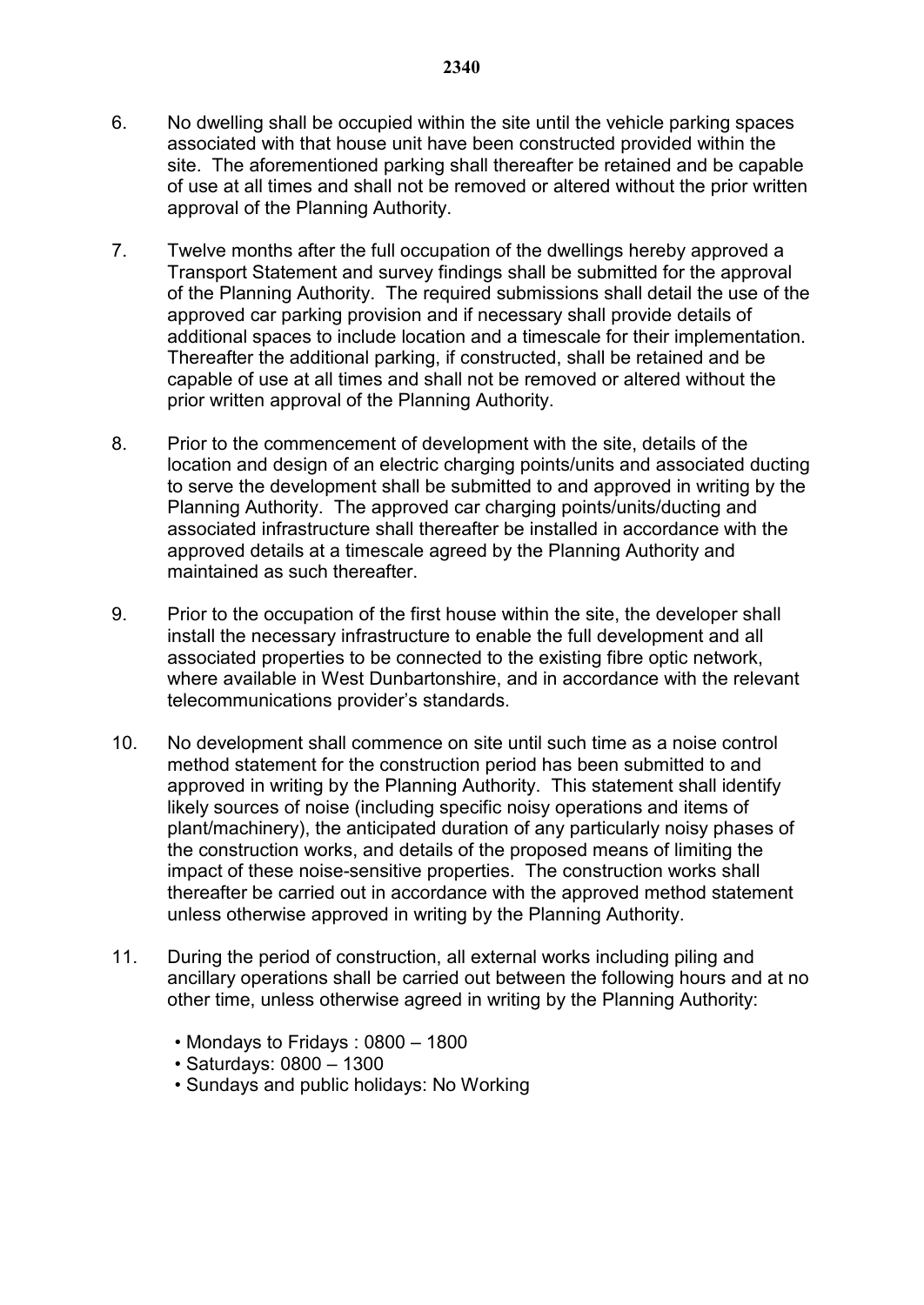- 12. Unless otherwise approved in writing by the Planning Authority, no development shall commence on site until such time as a scheme for the control and mitigation of dust has been submitted to and approved in writing by the Planning Authority. The scheme shall identify likely sources of dust arising from the development or its construction, and shall identify measures to prevent or limit the occurrence and impact of such dust. The approved scheme shall thereafter be implemented fully prior to any of the identified dust generating activities commencing on site and shall be maintained thereafter, unless otherwise approved by the Planning Authority.
- 13. No development shall commence on site until details for the storage and the collection of waste arising from the development and the location of grit bins shall be submitted to and approved in writing by the Planning Authority. The agreed details shall be in place prior the occupation of the first housing unit/property within the site and thereafter maintained for the lifetime of the development.
- 14. No development (other than investigative work) shall take place until such time as a comprehensive site investigation completed by a suitably qualified person has been carried out to the appropriate Phase level and submitted to and approved in writing by the Planning Authority. If the Phase 1 investigation indicates any potential pollution linkages, a Conceptual Site Model shall be formalised and these linkages shall be subjected to risk assessment. If a Phase 2 investigation is required, then a risk assessment of all relevant pollution linkages will require to be submitted. If the risk assessment identifies any unacceptable risks, a detailed remediation strategy/plan shall be submitted to and approved in writing by the Council's Planning Authority and implemented as approved.
- 15. Remediation of the site shall be carried out in accordance with the approved remediation scheme prior the approved development being brought into use. Any amendments to the approved remediation scheme shall not be implemented unless otherwise approved in writing by the Planning Authority. On completion of the remediation works the developer shall submit a verification report to the Planning Authority, confirming that the works have been carried out in accordance with the approved remediation scheme and that the works have successfully reduced the risks to acceptable levels.
- 16. If the remediation plan requires it, a monitoring and maintenance scheme to include monitoring the long-term effectiveness of the proposed remediation over a period of years determined by the scheme shall be submitted to and approved by the Planning Authority. Any actions ongoing shall be implemented within the timescale agreed by the Planning Authority in consultation with Environmental Health. Following completion of the actions/measures identified in the approved remediation scheme a further report which demonstrates the effectiveness of the monitoring and maintenance measures shall be submitted to and approved in writing by the Planning Authority.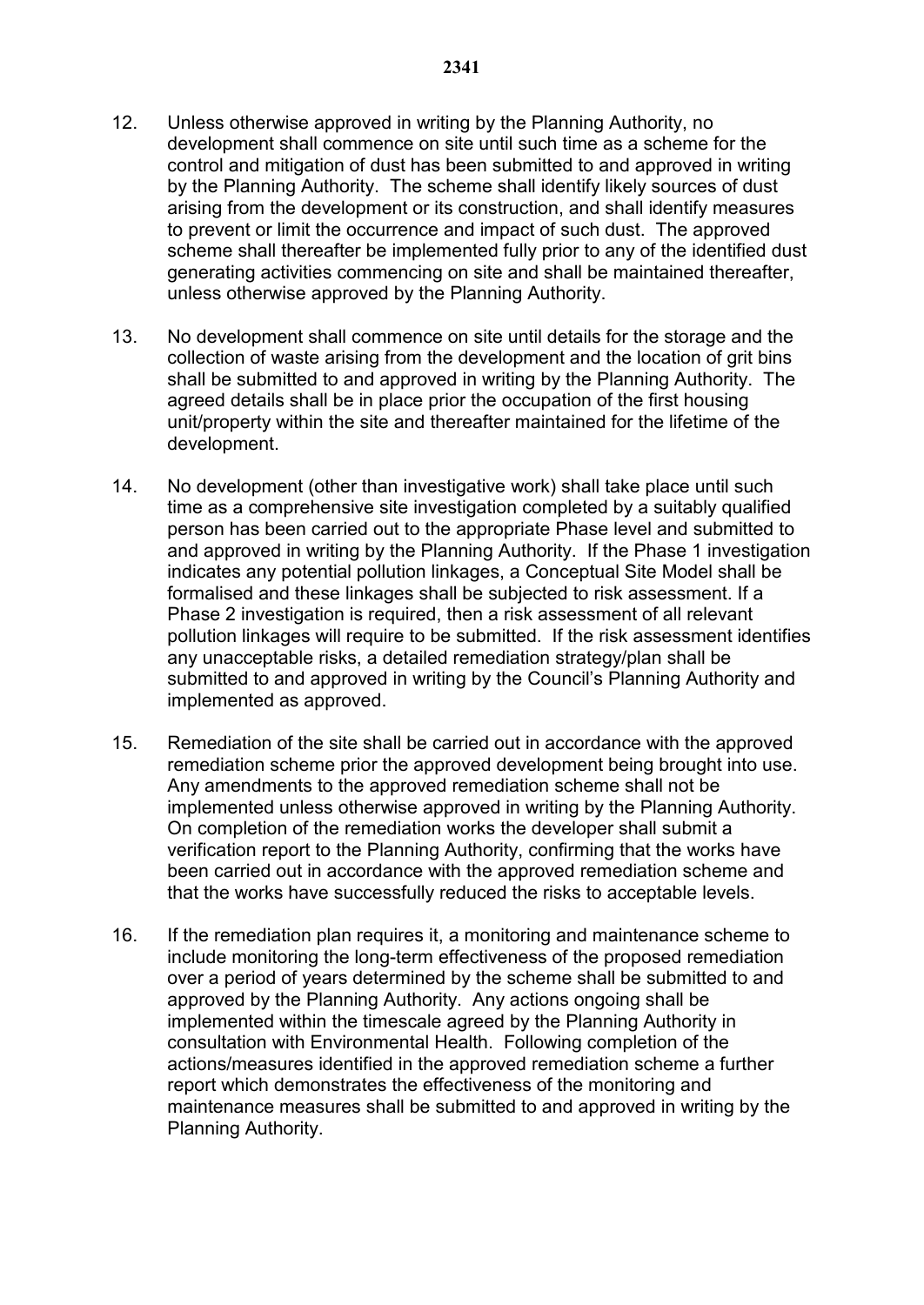- 17. The presence of any previously unexpected contamination that becomes evident during the development of the site shall be reported to the Planning Authority in writing within one week, and work on the site shall cease. At this stage, if requested by the Planning Authority, an appropriate investigation and risk assessment shall be undertaken and a remediation scheme shall be submitted to and approved by the Planning Authority prior to the recommencement of site works. The approved details shall be implemented as approved.
- 18. If there is a requirement to either re-use site won material or to import material then the assessment criteria and sampling frequency that would adequately demonstrate its suitability for use shall be submitted to and approved by the Planning Authority prior to any material being re-used or imported. In addition to this and in accordance with BS3882:2015 and BS8601:2013, material to be used in the top 300mm shall be free from metals, plastic, wood, glass, tarmac, paper and odours. On completion of the works, the developer shall submit a validation report for the approval in writing of the Planning Authority and it shall contain details of the source of the material and associated test results to demonstrate its suitability for use. Thereafter the development shall be undertaken in accordance with the approved details.
- 19. No piling works shall be carried out until a method statement has been submitted to and approved in writing by the Planning Authority. This statement shall include an assessment of and take into account the following:
	- The impact of the piling on surrounding properties.
	- Detail any procedures which are required to minimise the impact of noise and vibrations on the occupants of surrounding properties.

This statement as submitted shall be prepared by a suitably qualified person and shall take into account the guidance contained in BS6472:1984 'Evaluation of Human Response to Vibration of Buildings'. The piling works shall thereafter be carried out in accordance with the approved method statement until they are completed on site.

- 20. Prior to the commencement of development on site maintenance details of the Sustainable Urban Drainage System (SUDS) to be installed shall be submitted for the written approval of the Planning Authority and shall be maintained in accordance with the approved details. The SUDS shall be designed to ensure that contaminants present on the site are not mobilised and that pollution pathways are not created.
- 21. No development shall commence on site until a preliminary ecological appraisal has been submitted to and approved by the Planning Authority. Any surveys arising from the appraisal shall be implemented within a timescale agreed with the Planning Authority. Any recommended biodiversity friendly designs shall be incorporated throughout the development and shall be approved by the Planning Authority.